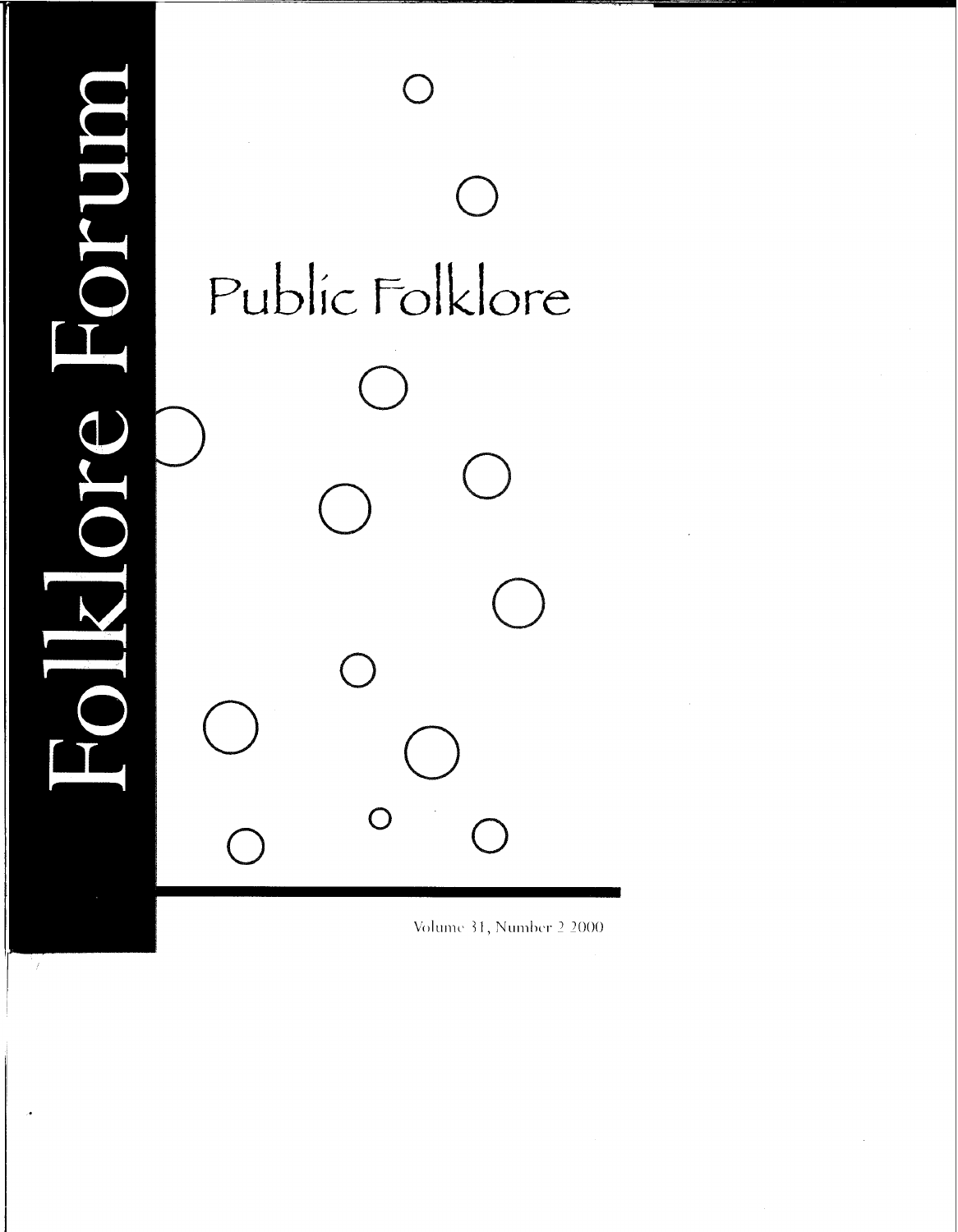**Editors**  John Fenn Katie Peebles

**Guest Editors**  Betty Belanus Gregory Hansen

**Managing Editor**  Amy Goldenberg

#### **Assistant Editors**

Lisa Akey Danille Christensen Lindquist Lisa Gabbert Andy Kolovos Tracie Wilson

#### **Technical Editor**  Brian Goodman

**Submissions**  Jenn Thompson

**SUBSCRIPTIONS:** *Folklore Forum* is published twice yearly by the Folklore Publications Group, Inc. Subscription rates are \$10.00 for students, \$15.00 for individuals, and \$24.00 for institutions (subscribers outside the U.S.A. add \$2.00; must be paid in U.S. currency). Back issues are available on a limited basis for \$8.00/single, or \$12.00/ double. Shipping and handling is \$3.001first issue and \$.75/each additional issue, or \$3.50/issue for orders outside the U.S.A.

**MANUSCRIPTS: Folklore Forum publishes interdisciplinary articles on any aspect of** folklore or folklife according to the following submission guidelines. **Scholarly Papers:**  Inter-disciplinary, academic research with a focused interpretation or analysis grounded in folkloric materials-verbal, nonverbal, or customary. Suggested length is under 10,000 words. **Reflective Essays:** Short essays rooted in the experience or practice of Folkloristics-fieldwork and collecting, educational application, or public sector. Suggested length is under 5,000 words. **Collectanea**: One or more items—textual and/or visual media—that present the materials of folklore. Excerpts considered. Open **Forum:** Brief and pertinent essays addressing topical or neglected issues in the discipline of folklore. Dialogue and debate. Suggested length is 3,000 words or less. **Reviews:** Reviews of recent books; periodicals; festivals; conferences; exhibits; film; and broadcast, electronic, and recorded media. Suggested length is 500 to 750 words. Review essays of multiple items will be considered—1,000 to 1,500 words. Essays that combine two or more of these general categories are strongly encouraged.

All submissions should conform to the *Chicago Manual of Style* using parenthetical citations. Since manuscripts are refereed anonymously, the author's name should appear along with brief contributor information (not exceeding fifty words) on the **title**  *page* only. Submissions should include one hard copy and one electronic copy on a floppy diskette in either PC or Macintosh format.

Address all correspondence to: 47 Editors, Folklore Forum, 504 N. Fess, Bloomington, IN 47408. Internet address: folkpub@indiana.edu ISSN 0015-5926 Copyright © 2000 Folklore Publications Group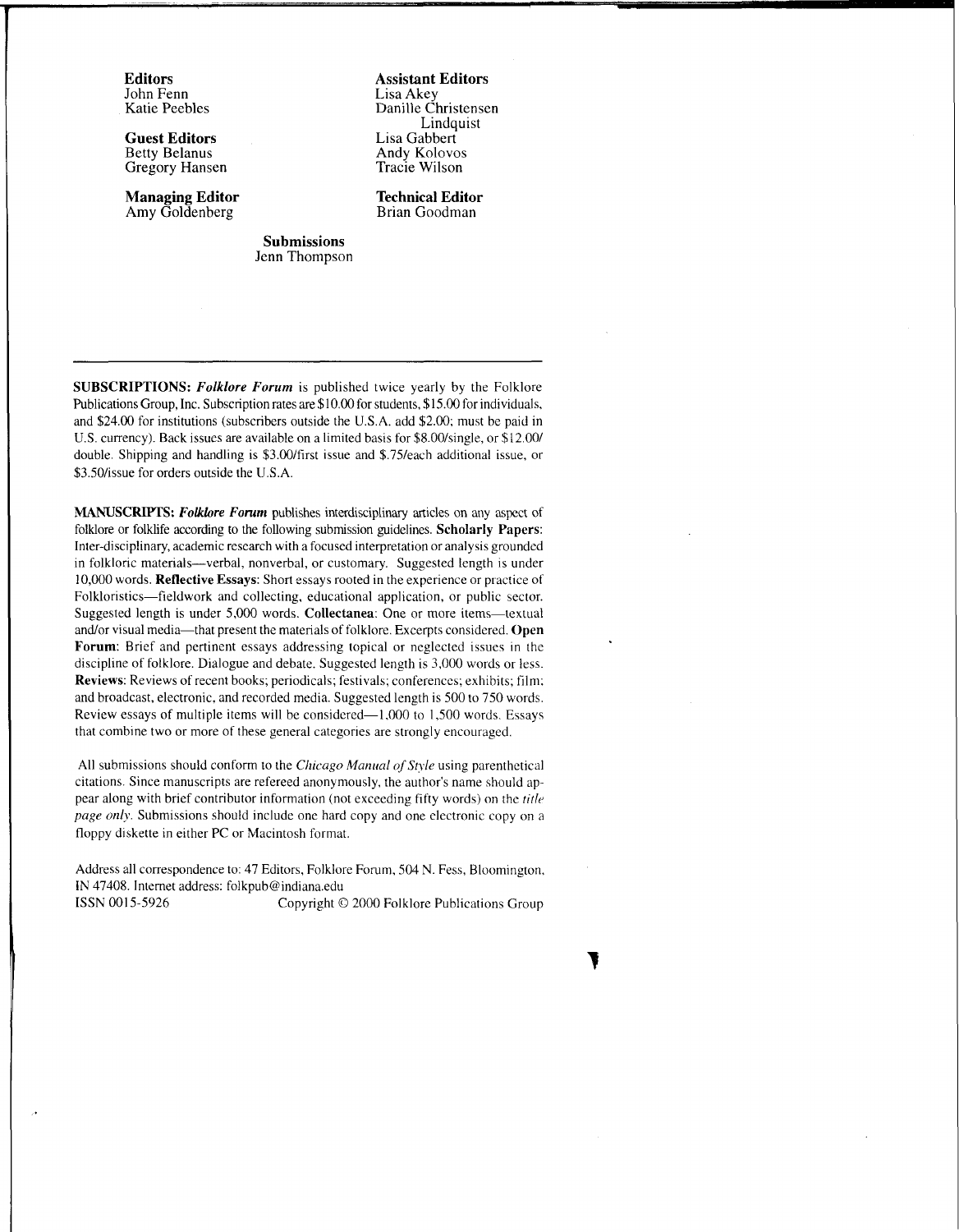# **FOLKLORE FORUM**

#### **Volume 31 Number 2 2000**

## **CONTENTS**

| <b>From the Guest Editors</b>                                     |     |
|-------------------------------------------------------------------|-----|
| An Unreconstructed Do-Gooder                                      |     |
| <b>ARCHIE GREEN</b>                                               | 5.  |
| <b>COLLABORATIONS</b>                                             |     |
| An Interview with Joe Wilson                                      |     |
| <b>BETTY BELANUS</b>                                              | 7   |
| <b>Commitment to Community in Public Folklore</b>                 |     |
| RICHARD MARCH                                                     | 25. |
| Anchored in Place: Encounter, Accompaniment, and Partnership      |     |
| MARGARET ''PEGGY'' YOCOM                                          | 26  |
| Quilts, Regionalism, and Collaborations in Folklore Scholarship   |     |
| <b>MARSHA MACDOWELL</b>                                           | 28  |
| Transcending Differences and Celebrating Achievements:            |     |
| Folklore as a Conduit of Understanding                            |     |
| ALF H. WALLE III                                                  | 29  |
| Nuff Respect for Jamaican Women:                                  |     |
| On the Experience of Organizing a Celebration of Female Dub Poets |     |
| <b>JOHN GALUSKA</b>                                               | 30  |
| Who's Gonna Fight, Who's Giving In                                |     |
| <b>JAN ROSENBERG</b>                                              | 31  |

#### **LESSONS**

| An Interview with Rayna Green                             |    |
|-----------------------------------------------------------|----|
| <b>BETTY BELANUS</b>                                      | 33 |
| From a Potato Hole                                        |    |
| <b>JAMES P. LEARY</b>                                     | 47 |
| For Lack of a Prayer: A Call for Consultant Collaboration |    |
| <b>GLENN HINSON</b>                                       | 48 |
| Traditions and Transitions in Acoma Pottery               |    |
| <b>CLAUDE STEPHENSON</b>                                  | 49 |
| Following Aunt Harriet's Light:                           |    |
| Or My Route into Folklore & Multicultural Work            |    |
| PHYLLIS MAY-MACHUNDA                                      |    |
|                                                           |    |